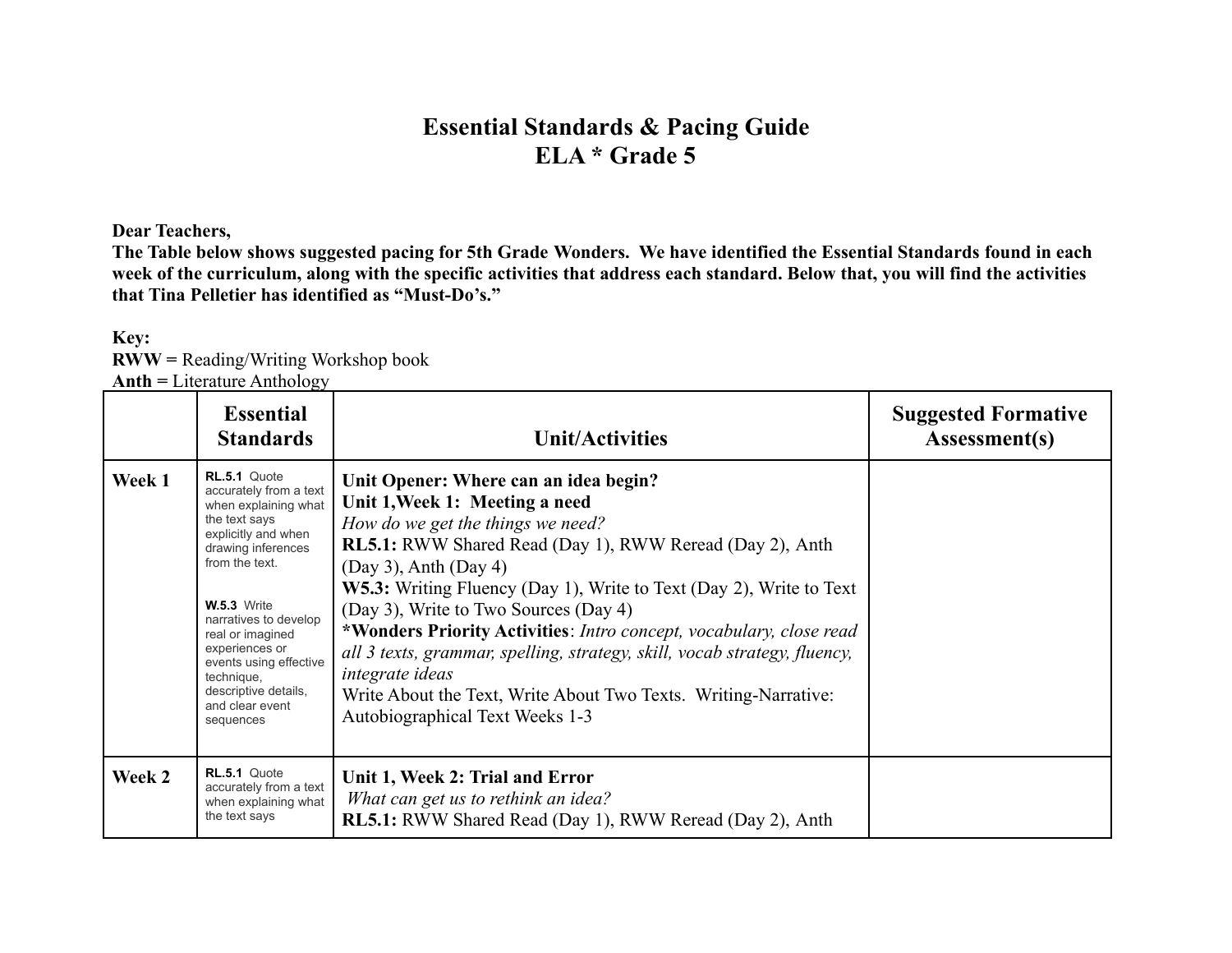|        | explicitly and when<br>drawing inferences<br>from the text.<br>L.5.5.b Recognize<br>and explain the<br>meaning of common<br>idioms, adages, and<br>proverbs.<br><b>W.5.3</b> Write<br>narratives to develop<br>real or imagined<br>experiences or<br>events using effective<br>technique,<br>descriptive details,<br>and clear event<br>sequences.                                                          | $(Day 3)$ , Anth $(Day 4)$<br>L5.5: All Activities are found in "Build Vocabulary." Connect to<br>Vocab(Day 1), Academic Vocab (Day 1), Expand Vocab (Day 2),<br>Context Clues (Day 2), Reinforce the Words (Day 3), Idioms (Day<br>3), Connect to Writing (Day 4), Shades of Meaning (Day 4), Word<br>Squares and Morphology (Day 5)<br>W5.3: Writing Fluency (Day 1), Write to Text (Day 2), Write to Text<br>(Day 3), Write to Two Sources (Day 4)<br>*Wonders Priority Activities<br>Write About the Text, Write About Two Texts. Writing-Narrative:<br>Autobiographical Text Weeks 1-3                                                                                                                                                                         |  |
|--------|-------------------------------------------------------------------------------------------------------------------------------------------------------------------------------------------------------------------------------------------------------------------------------------------------------------------------------------------------------------------------------------------------------------|---------------------------------------------------------------------------------------------------------------------------------------------------------------------------------------------------------------------------------------------------------------------------------------------------------------------------------------------------------------------------------------------------------------------------------------------------------------------------------------------------------------------------------------------------------------------------------------------------------------------------------------------------------------------------------------------------------------------------------------------------------------------|--|
| Week 3 | RI.5.1 Quote<br>accurately from a text<br>when explaining what<br>the text says<br>explicitly and when<br>drawing inferences<br>from the text.<br>L.5.5 Demonstrate<br>understanding of<br>figurative language,<br>word relationships.<br>and nuances in word<br>meanings.<br><b>W.5.2</b> Write<br>informative/explanato<br>ry texts to examine a<br>topic and convey<br>ideas and information<br>clearly. | Unit 1, Week 3: Seeing for Yourself<br>How can experiencing nature change the way you feel about it?<br>RI5.1: RWW Shared Read (Day 1), RWW Reread (Day 2), Anth<br>$(Day 3)$ , Anth $(Day 4)$<br>L5.5: All Activities are found in "Build Vocabulary." Connect to<br>Vocab(Day 1), Academic Vocab (Day 1), Expand Vocab (Day 2),<br>Context Clues (Day 2), Reinforce the Words (Day 3), Homographs<br>(Day 3), Connect to Writing (Day 4), Shades of Meaning (Day 4),<br>Word Squares and Morphology (Day 5)<br>W5.2: Writing Fluency (Day 1), Write to Text (Day 2), Write to Text<br>(Day 3), Write to Two Sources (Day 4)<br>*Wonders Priority Activities<br>Write About the Text, Write About Two Texts. Writing-Narrative:<br>Autobiographical Text Weeks 1-3 |  |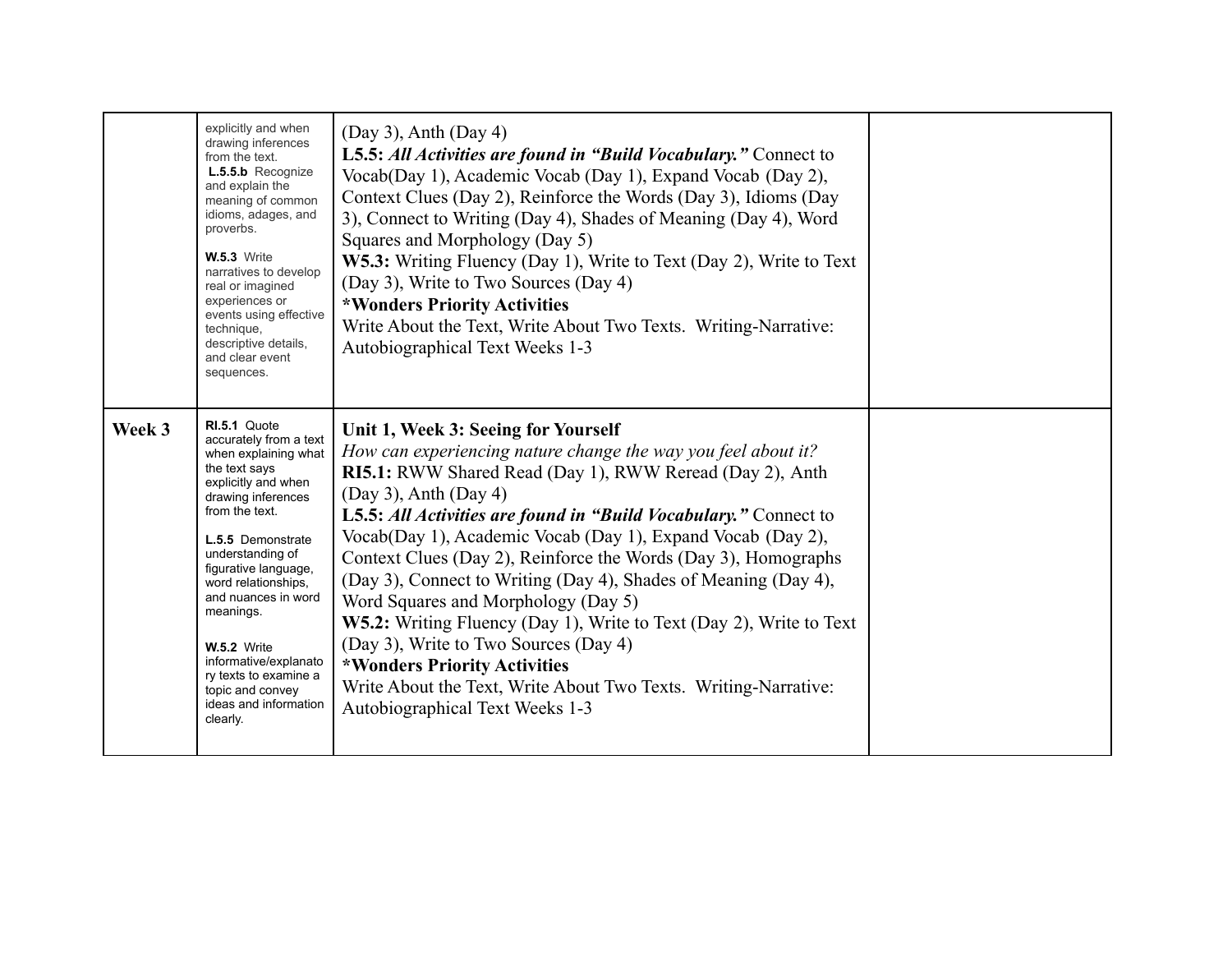| Week 4 | RI.5.5 Compare and<br>contrast the overall<br>structure (e.g.,<br>chronology,<br>comparison,<br>cause/effect.<br>problem/solution) of<br>events, ideas,<br>concepts, or<br>information in two or<br>more texts.<br>L.5.5 Demonstrate<br>understanding of<br>figurative language,<br>word relationships.<br>and nuances in word<br>meanings.<br>L.5.2 Demonstrate<br>command of the<br>conventions of<br>standard English<br>capitalization,<br>punctuation, and<br>spelling when writing.<br><b>W.5.2</b> Write<br>informative/explanato<br>ry texts to examine a<br>topic and convey<br>ideas and information<br>clearly. | Unit 1, Week 4: Inventions<br>How does technology lead us to creative ideas?<br>RI5.5: RWW Shared Read (Day 1), RWW Reread (Day 2), Anth<br>$(Day 3)$ , Anth $(Day 4)$<br>L5.5: All Activities are found in "Build Vocabulary." Connect to<br>Vocab(Day 1), Academic Vocab (Day 1), Expand Vocab (Day 2),<br>Context Clues (Day 2), Reinforce the Words (Day 3), Greek Roots<br>(Day 3), Connect to Writing (Day 4), Shades of Meaning (Day 4)<br>W5.2: Writing Fluency (Day 1), Write to Text (Day 2), Write to Text<br>(Day 3), Write to Two Sources (Day 4)<br><b>L5.2:</b> All grammar activities for the week.<br>*Wonders Priority Activities<br>Write About the Text, Write About Two Texts. Writing-Narrative:<br>Personal Narrative Weeks 4-6 |  |
|--------|----------------------------------------------------------------------------------------------------------------------------------------------------------------------------------------------------------------------------------------------------------------------------------------------------------------------------------------------------------------------------------------------------------------------------------------------------------------------------------------------------------------------------------------------------------------------------------------------------------------------------|--------------------------------------------------------------------------------------------------------------------------------------------------------------------------------------------------------------------------------------------------------------------------------------------------------------------------------------------------------------------------------------------------------------------------------------------------------------------------------------------------------------------------------------------------------------------------------------------------------------------------------------------------------------------------------------------------------------------------------------------------------|--|
| Week 5 | RI5.1, W5.1,                                                                                                                                                                                                                                                                                                                                                                                                                                                                                                                                                                                                               | Unit 1, Week 5: New Technology<br>What are the positive and negative effects of new technology?<br>RI5.1: RWW Shared Read (Day 1), RWW Reread (Day 2), Anth<br>$(Day 3)$ , Anth $(Day 4)$<br>W5.1: Writing Fluency (Day 1), Write to Text (Day 2), Write to Text<br>(Day 3), Write to Two Sources (Day 4)<br>*Wonders Priority Activities<br>Write About the Text, Write About Two Texts. Writing-Narrative:                                                                                                                                                                                                                                                                                                                                           |  |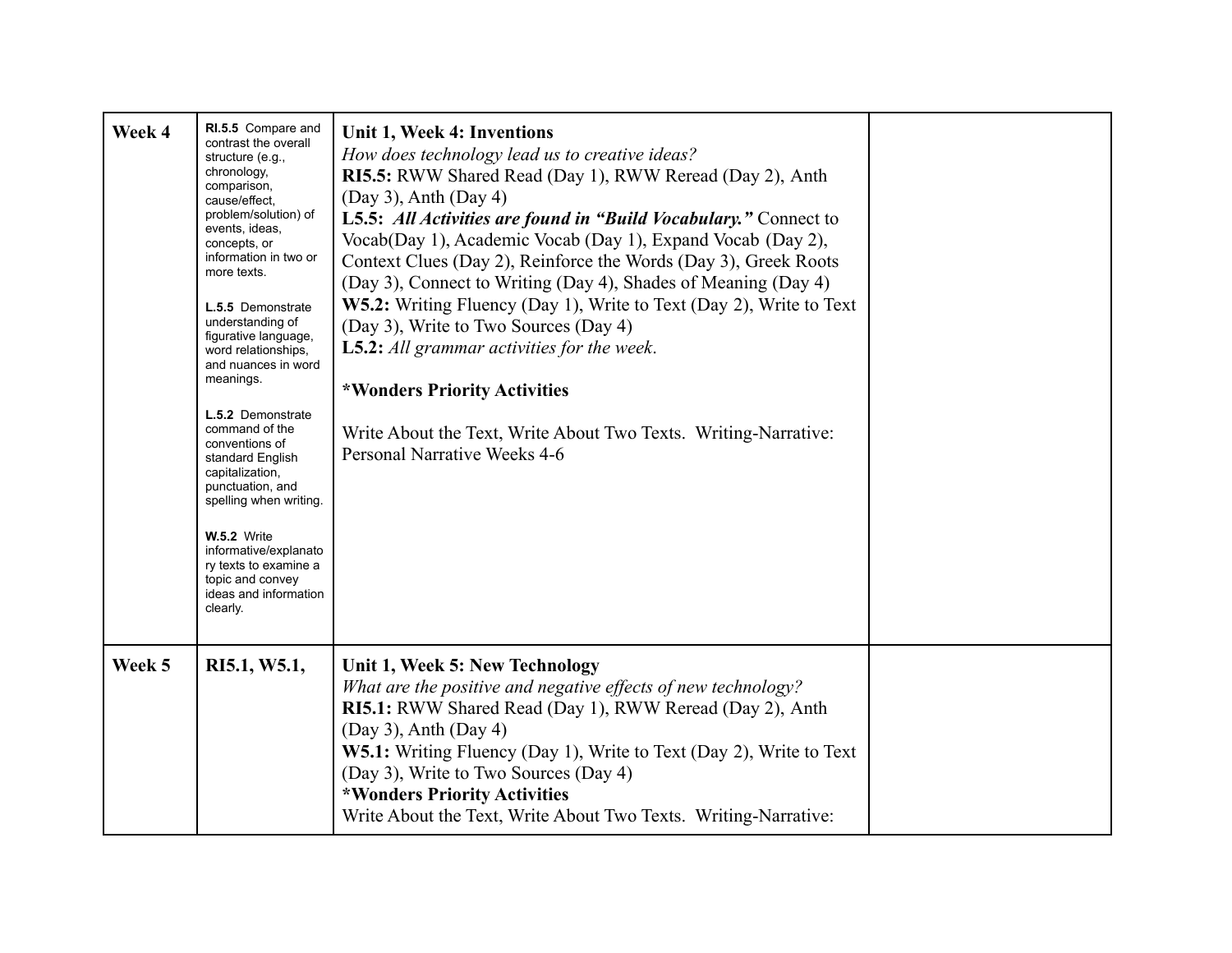|         |                             | Personal Narrative Weeks 4-6                                                                                                                                                                                                                                                                                                                                   |  |
|---------|-----------------------------|----------------------------------------------------------------------------------------------------------------------------------------------------------------------------------------------------------------------------------------------------------------------------------------------------------------------------------------------------------------|--|
| Week 6  |                             | Unit 1, Week 6<br><b>Finish Genre Writing: Personal Narrative</b>                                                                                                                                                                                                                                                                                              |  |
| Week 7  | RI5.1, W5.3                 | Unit 2, Week 1<br>RI5.1: RWW Shared Read (Day 1), RWW Reread (Day 2), Anth<br>$(Day 3)$ , Anth $(Day 4)$<br>W5.3: Writing Fluency (Day 1), Write to Text (Day 2), Write to Text<br>(Day 3), Write to Two Sources (Day 4)<br><b>Wonders Priority Activities</b><br>Write About the Text, Write About Two Texts. Writing-<br>Informational: Invitation Weeks 1-3 |  |
| Week 8  | <b>RL5.1</b>                | Unit 2, Week 2<br>RL5.1:RWW Shared Read (Day 1), RWW Reread (Day 2), Anth<br>$(Day 3)$ , Anth $(Day 4)$<br>*Wonders Priority Activities<br>Write About the Text, Write About Two Texts. Writing-<br>Informational: Invitation Weeks 1-3                                                                                                                        |  |
| Week 9  | RI5.1, W5.2                 | Unit 2, Week 3<br>RI5.1: RWW Shared Read (Day 1), RWW Reread (Day 2), Anth<br>$(Day 3)$ , Anth $(Day 4)$<br>W5.2: Writing Fluency (Day 1), Write to Text (Day 2), Write to Text<br>(Day 3), Write to Two Sources (Day 4)<br><b>Wonders Priority Activities</b><br>Write About the Text, Write About Two Texts. Writing-<br>Informational: Invitation Weeks 1-3 |  |
| Week 10 | RI5.1, RI5.2,<br>W5.1, L5.2 | Unit 2, Week 4<br>RI5.1: RWW Shared Read (Day 1), RWW Reread (Day 2), Anth<br>$(Day 3)$ , Anth $(Day 4)$                                                                                                                                                                                                                                                       |  |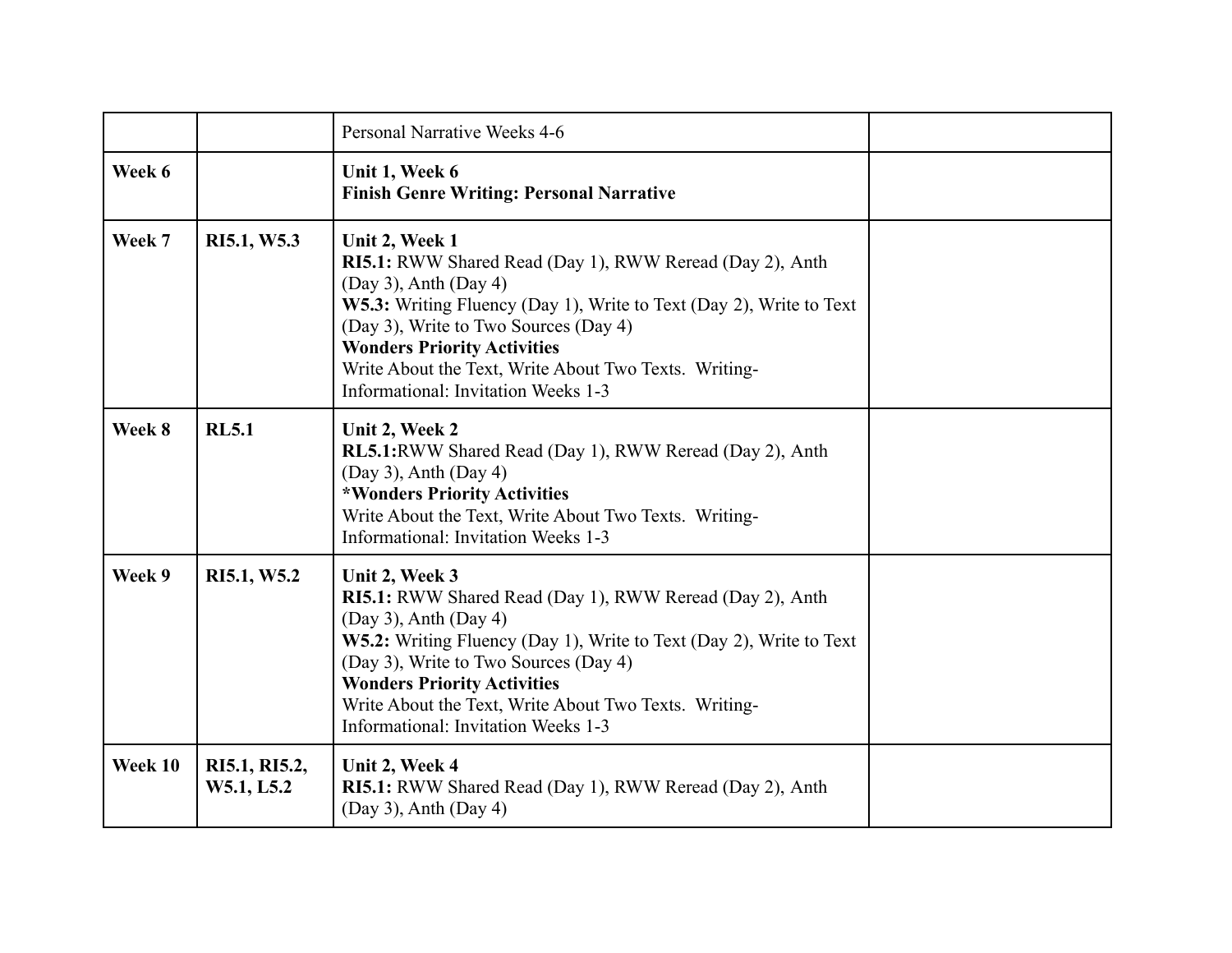|         |                                   | RI5.2: RWW Comprehension Skill (Day 2)<br>W5.1: Writing Fluency (Day 1), Write to Text (Day 2), Write to Text<br>(Day 3), Write to Two Sources (Day 4)<br>L5.2: All spelling activities for the week<br>*Wonders Priority Activities<br>Write About the Text, Write About Two Texts. Writing-<br>Informational: Explanatory Essay Weeks 4-6                                                                        |  |
|---------|-----------------------------------|--------------------------------------------------------------------------------------------------------------------------------------------------------------------------------------------------------------------------------------------------------------------------------------------------------------------------------------------------------------------------------------------------------------------|--|
| Week 11 | RI5.1, W5.2                       | Unit 2, Week 5:<br>RI5.1: RWW Shared Read (Day 1), RWW Reread (Day 2), Anth<br>$(Day 3)$ , Anth $(Day 4)$<br>W5.2: Writing Fluency (Day 1), Write to Text (Day 2), Write to Text<br>(Day 3), Write to Two Sources (Day 4)<br>*Wonders Priority Activities<br>Write About the Text, Write About Two Texts. Writing-<br>Informational: Explanatory Essay Weeks 4-6                                                   |  |
| Week 12 |                                   | Unit 2, Week 6<br><b>Finish Genre Writing</b>                                                                                                                                                                                                                                                                                                                                                                      |  |
| Week 13 | RL5.1, RL5.2,<br>W <sub>5.3</sub> | Unit 3, Week 1<br><b>RL5.1:</b> RWW Shared Read (Day 1), RWW Reread (Day 2), Anth<br>$(Day 3)$ , Anth $(Day 4)$<br><b>RL5.2:</b> RWW Comprehension Skill (Day 2)<br>W5.3: Writing Fluency (Day 1), Write to Text (Day 2), Write to Text<br>(Day 3), Write to Two Sources (Day 4)<br>*Wonders Priority Activities<br>Write About the Text, Write About Two Texts. Writing- Opinion:<br><b>Book Review Weeks 1-3</b> |  |
| Week 14 | <b>RL5.1, RL5.2</b>               | Unit 3, Week 2<br>RL5.1: RWW Shared Read (Day 1), RWW Reread (Day 2), Anth<br>$(Day 3)$ , Anth $(Day 4)$                                                                                                                                                                                                                                                                                                           |  |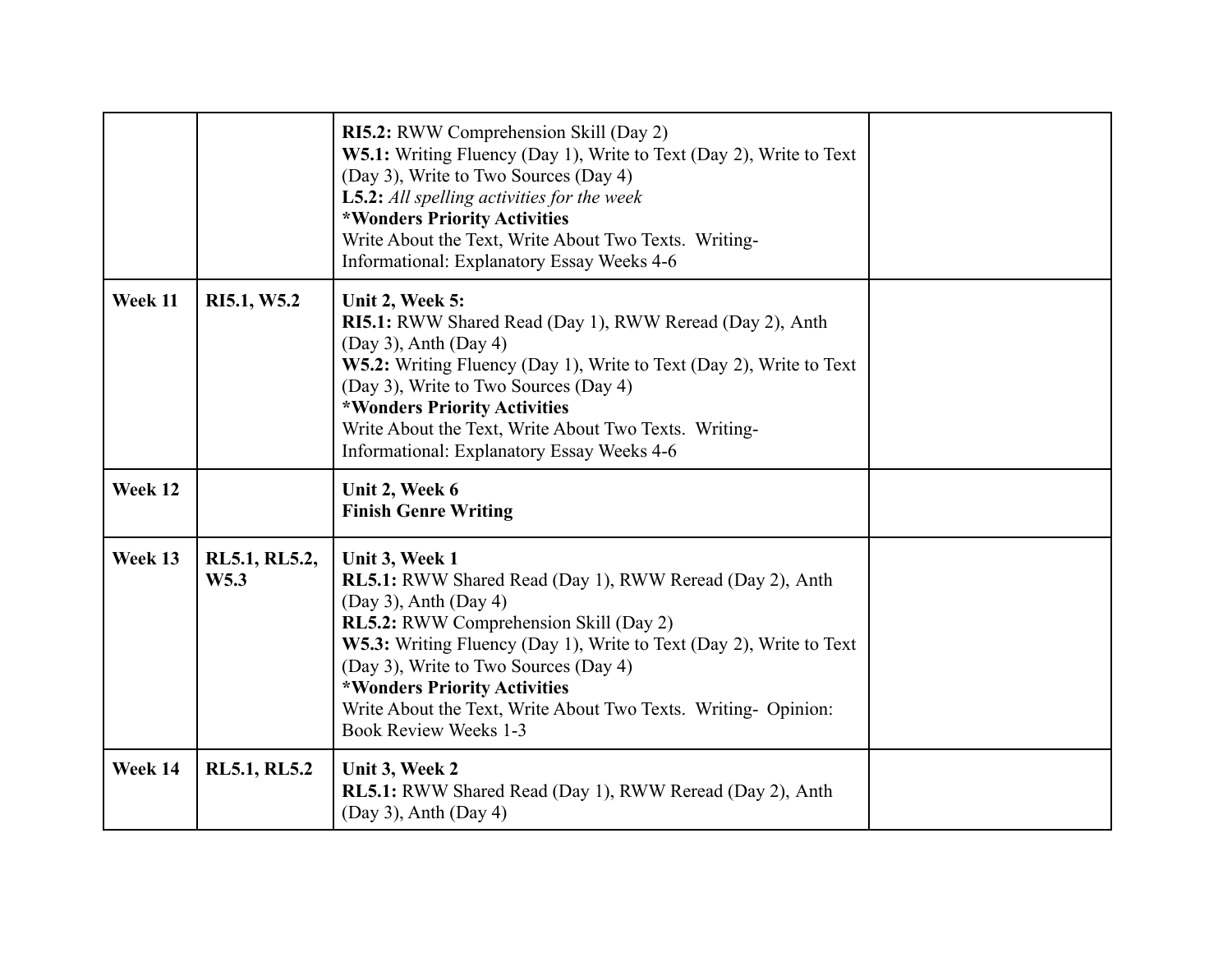|         |                             | <b>RL5.2:</b> RWW Comprehension Skill (Day 2)<br>*Wonders Priority Activities<br>Write About the Text, Write About Two Texts. Writing- Opinion:<br><b>Book Review Weeks 1-3</b>                                                                                                                                                                                                                                                                             |  |
|---------|-----------------------------|-------------------------------------------------------------------------------------------------------------------------------------------------------------------------------------------------------------------------------------------------------------------------------------------------------------------------------------------------------------------------------------------------------------------------------------------------------------|--|
| Week 15 | RI5.1, RI5.2,<br>W5.2       | Unit 3, Week 3<br>RI5.1: RWW Shared Read (Day 1), RWW Reread (Day 2), Anth<br>$(Day 3)$ , Anth $(Day 4)$<br>RI5.2: RWW Comprehension Skill (Day 2)<br>W5.2: Writing Fluency (Day 1), Write to Text (Day 2), Write to Text<br>(Day 3), Write to Two Sources (Day 4)<br>*Wonders Priority Activities<br>Write About the Text, Write About Two Texts. Writing- Opinion:<br><b>Book Review Weeks 1-3</b>                                                        |  |
| Week 16 | RI5.1, RI5.2,<br>L5.2, W5.1 | Unit 3, Week 4<br>RI5.1: RWW Shared Read (Day 1), RWW Reread (Day 2), Anth<br>$(Day 3)$ , Anth $(Day 4)$<br>RI5.2: RWW Comprehension Skill (Day 2)<br><b>L5.2:</b> All grammar activities for the week.<br><b>W5.1:</b> Writing Fluency (Day 1), Write to Text (Day 2), Write to Text<br>(Day 3), Write to Two Sources (Day 4)<br>*Wonders Priority Activities<br>Write About the Text, Write About Two Texts. Writing- Opinion:<br>Opinion Essay Weeks 4-6 |  |
| Week 17 | RI5.1, W5.2                 | Unit 3, Week 5<br>RI5.1: RWW Shared Read (Day 1), RWW Reread (Day 2), Anth<br>$(Day 3)$ , Anth $(Day 4)$<br>W5.2: Writing Fluency (Day 1), Write to Text (Day 2), Write to<br>Text (Day 3), Write to Two Sources (Day 4)<br>*Wonders Priority Activities<br>Write About the Text, Write About Two Texts. Writing- Opinion:                                                                                                                                  |  |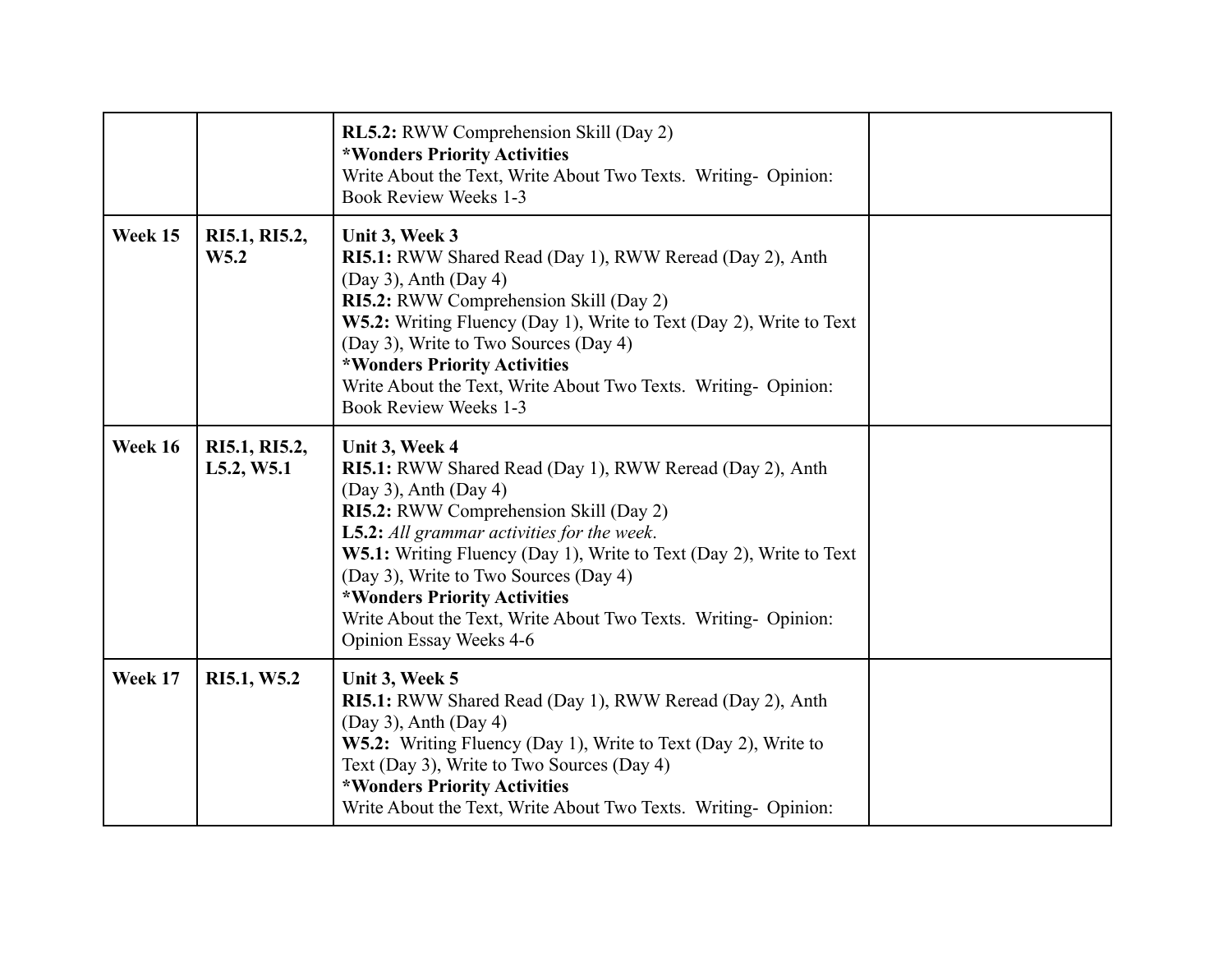|         |                      | Opinion Essay Weeks 4-6                                                                                                                                                                                                                                                                                                                                                                                                                                                                                                                                                                                                                                                                                     |  |
|---------|----------------------|-------------------------------------------------------------------------------------------------------------------------------------------------------------------------------------------------------------------------------------------------------------------------------------------------------------------------------------------------------------------------------------------------------------------------------------------------------------------------------------------------------------------------------------------------------------------------------------------------------------------------------------------------------------------------------------------------------------|--|
| Week 18 |                      | Unit 3, Week 6<br><b>Finish Genre Writing</b>                                                                                                                                                                                                                                                                                                                                                                                                                                                                                                                                                                                                                                                               |  |
| Week 19 | RL5.1, L5.5,<br>W5.3 | Unit 4, Week 1<br><b>RL5.1:</b> RWW Shared Read (Day 1), RWW Reread (Day 2), Anth<br>$(Day 3)$ , Anth $(Day 4)$<br>L5.5: All Activities are found in "Build Vocabulary." Connect to<br>Vocab(Day 1), Academic Vocab (Day 1), Expand Vocab (Day 2),<br>Greek and Latin Suffixes (Day 2), Reinforce the Words (Day 3),<br>Synonyms and Antonyms (Day 3), Connect to Writing (Day 4),<br>Shades of Meaning (Day 4)<br>W5.3: Writing Fluency (Day 1), Write to Text (Day 2), Write to Text<br>(Day 3), Write to Two Sources (Day 4)<br>*Wonders Priority Activities<br>Write About the Text, Write About Two Texts. Writing- Narrative:<br><b>Fictional Narrative Weeks 1-3</b>                                 |  |
| Week 20 | RL5.1, L5.5,<br>W5.3 | Unit 4, Week 2<br><b>RL5.1:</b> RWW Shared Read (Day 1), RWW Reread (Day 2), Anth<br>$(Day 3)$ , Anth $(Day 4)$<br>L5.5: All Activities are found in "Build Vocabulary." Connect to<br>Vocab(Day 1), Academic Vocab (Day 1), Expand Vocab (Day 2),<br>Synonyms and Antonyms (Day 2), Reinforce the Words (Day 3),<br>Adages and Proverbs (Day 3), Connect to Writing (Day 4), Shades<br>of Meaning (Day 4), Word Squares and Morphology (Day 5)<br>W5.3: Writing Fluency (Day 1), Write to Text (Day 2), Write to Text<br>(Day 3), Write to Two Sources (Day 4)<br>*Wonders Priority Activities<br>Write About the Text, Write About Two Texts. Writing- Narrative:<br><b>Fictional Narrative Weeks 1-3</b> |  |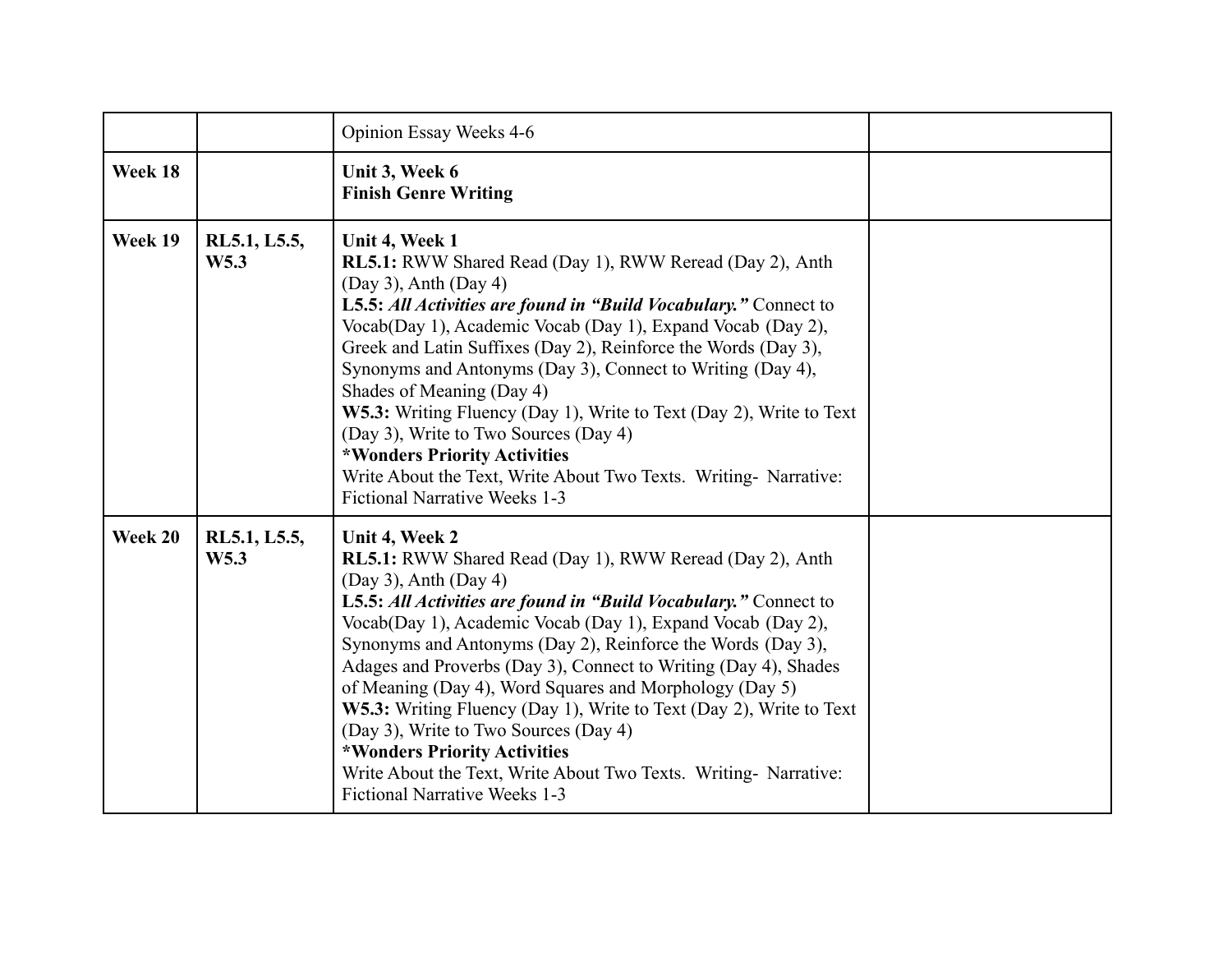| Week 21 | RI5.1, W5.2 | Unit 4, Week 3<br>RI5.1: RWW Shared Read (Day 1), RWW Reread (Day 2), Anth<br>$(Day 3)$ , Anth $(Day 4)$<br>W5.2: Writing Fluency (Day 1), Write to Text (Day 2), Write to Text<br>(Day 3), Write to Two Sources (Day 4)<br>*Wonders Priority Activities<br>Write About the Text, Write About Two Texts. Writing- Narrative:<br><b>Fictional Narrative Weeks 1-3</b>                                                                                                                                                                                       |  |
|---------|-------------|------------------------------------------------------------------------------------------------------------------------------------------------------------------------------------------------------------------------------------------------------------------------------------------------------------------------------------------------------------------------------------------------------------------------------------------------------------------------------------------------------------------------------------------------------------|--|
| Week 22 | RI5.1, W5.1 | Unit 4, Week 4<br>RI5.1: RWW Shared Read (Day 1), RWW Reread (Day 2), Anth<br>$(Day 3)$ , Anth $(Day 4)$<br>W5.1: Writing Fluency (Day 1), Write to Text (Day 2), Write to Text<br>(Day 3), Write to Two Sources (Day 4)<br><b>Wonders Priority Activities</b><br>Write About the Text, Write About Two Texts. Writing- Narrative:<br>Poetry Weeks 4-6                                                                                                                                                                                                     |  |
| Week 23 | RL5.2, L5.5 | Unit 4, Week 5<br>RL5.2: RWW Shared Read (Day 1), RWW Reread (Day 2), Anth<br>$(Day 3)$ , Anth $(Day 4)$<br>L5.5: All Activities are found in "Build Vocabulary." Connect to<br>Vocab(Day 1), Academic Vocab (Day 1), Expand Vocab (Day 2),<br>Context Clues (Day 2), Reinforce the Words (Day 3), Similes and<br>Metaphors (Day 3), Connect to Writing (Day 4), Shades of Meaning<br>(Day 4), Word Squares and Morphology (Day 5)<br>*Wonders Priority Activities<br>Write About the Text, Write About Two Texts. Writing- Narrative:<br>Poetry Weeks 4-6 |  |
| Week 24 |             | Unit 4, Week 6<br><b>Finish Genre Writing</b>                                                                                                                                                                                                                                                                                                                                                                                                                                                                                                              |  |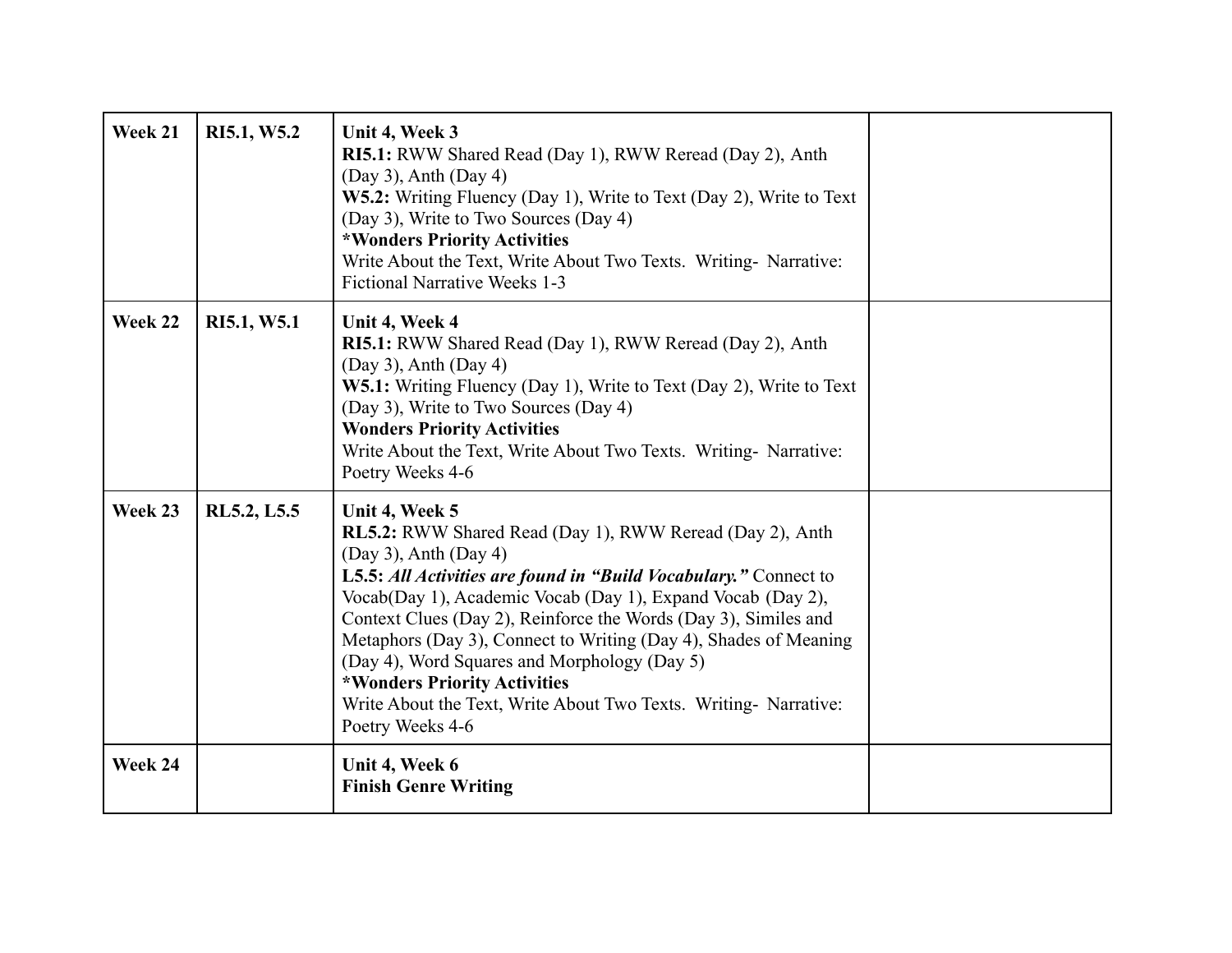| Week 25 | RL5.1, W5.1                      | Unit 5, Week 1<br><b>RL5.1:</b> RWW Shared Read (Day 1), RWW Reread (Day 2), Anth<br>$(Day 3)$ , Anth $(Day 4)$<br>W5.1: Writing Fluency (Day 1), Write to Text (Day 2), Write to Text<br>(Day 3), Write to Two Sources (Day 4)<br>*Wonders Priority Activities<br>Write About the Text, Write About Two Texts. Writing-<br>Informational: Informational Article Weeks 1-3                                                                                                                                                                                                                                                                                                                          |  |
|---------|----------------------------------|-----------------------------------------------------------------------------------------------------------------------------------------------------------------------------------------------------------------------------------------------------------------------------------------------------------------------------------------------------------------------------------------------------------------------------------------------------------------------------------------------------------------------------------------------------------------------------------------------------------------------------------------------------------------------------------------------------|--|
| Week 26 | RL5.1, L5.5,<br>W <sub>5.3</sub> | Unit 5, Week 2<br><b>RL5.1:</b> RWW Shared Read (Day 1), RWW Reread (Day 2), Anth<br>$(Day 3)$ , Anth $(Day 4)$<br>L5.5: All Activities are found in "Build Vocabulary." Connect to<br>Vocab(Day 1), Academic Vocab (Day 1), Expand Vocab (Day 2),<br>Similes and Metaphors (Day 2), Reinforce the Words (Day 3),<br>Idioms (Day 3), Connect to Writing (Day 4), Shades of Meaning<br>(Day 4), Word Squares and Morphology (Day 5)<br>W5.3: Writing Fluency (Day 1), Write to Text (Day 2), Write to<br>Text (Day 3), Write to Two Sources (Day 4)<br><b>Wonders Priority Activities</b><br>Write About the Text, Write About Two Texts. Writing-<br>Informational: Informational Article Weeks 1-3 |  |
| Week 27 | RI5.1, L5.2,<br>W5.2             | Unit 5, Week 3<br><b>RI5.1:</b> RWW Shared Read (Day 1), RWW Reread (Day 2), Anth<br>$(Day 3)$ , Anth $(Day 4)$<br><b>L5.2:</b> All grammar activities for the week.<br>W5.2: Writing Fluency (Day 1), Write to Text (Day 2), Write to<br>Text (Day 3), Write to Two Sources (Day 4)<br>*Wonders Priority Activities<br>Write About the Text, Write About Two Texts. Writing-<br>Informational: Informational Article Weeks 1-3                                                                                                                                                                                                                                                                     |  |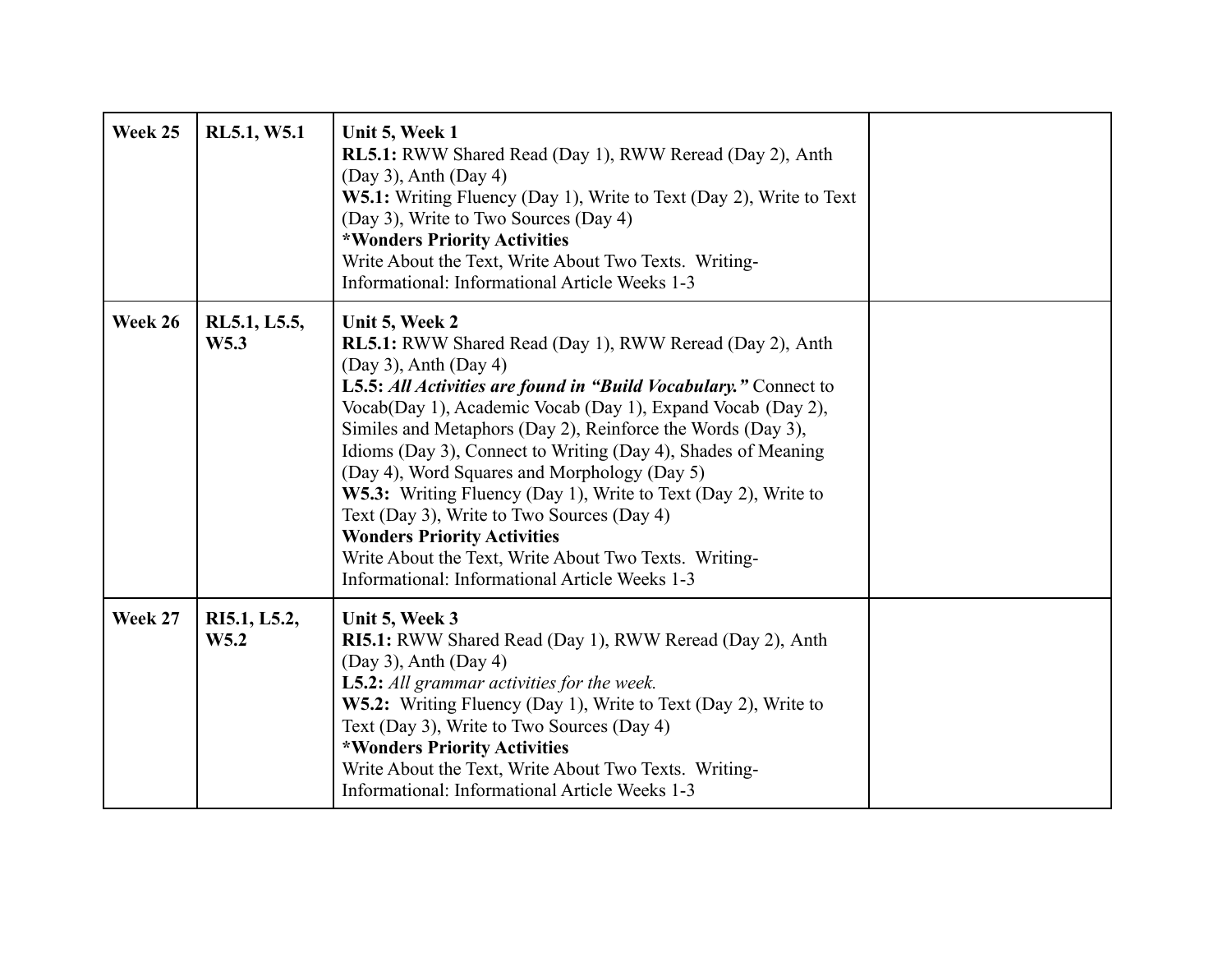| Week 28 | RI5.1, RI5.5,<br>W <sub>5.2</sub> | Unit 5, Week 4<br>RI5.1: RWW Shared Read (Day 1), RWW Reread (Day 2), Anth<br>$(Day 3)$ , Anth $(Day 4)$<br>RI5.5: RWW Comprehension Skill (Day 2)<br>W5.2: Writing Fluency (Day 1), Write to Text (Day 2), Write to Text<br>(Day 3), Write to Two Sources (Day 4)<br>*Wonders Priority Activities<br>Write About the Text, Write About Two Texts. Writing-<br>Informational: Research Report Weeks 4-6     |  |
|---------|-----------------------------------|-------------------------------------------------------------------------------------------------------------------------------------------------------------------------------------------------------------------------------------------------------------------------------------------------------------------------------------------------------------------------------------------------------------|--|
| Week 29 | RI5.1, W5.1                       | Unit 5, Week 5<br>RI5.1: RWW Shared Read (Day 1), RWW Reread (Day 2), Anth<br>$(Day 3)$ , Anth $(Day 4)$<br>W5.1: Writing Fluency (Day 1), Write to Text (Day 2), Write to Text<br>(Day 3), Write to Two Sources (Day 4)<br>*Wonders Priority Activities<br>Write About the Text, Write About Two Texts. Writing-<br>Informational: Research Report Weeks 4-6                                               |  |
| Week 30 |                                   | Unit 5, Week 6<br><b>Finish Genre Writing</b>                                                                                                                                                                                                                                                                                                                                                               |  |
| Week 31 | RL5.1, RL5.2,<br>W <sub>5.3</sub> | Unit 6, Week 1<br><b>RL5.1:</b> RWW Shared Read (Day 1), RWW Reread (Day 2), Anth<br>$(Day 3)$ , Anth $(Day 4)$<br>RL5.2: RWW Comprehension Skill (Day 2)<br>W5.3: Writing Fluency (Day 1), Write to Text (Day 2), Write to Text<br>(Day 3), Write to Two Sources (Day 4)<br>*Wonders Priority Activities<br>Write About the Text, Write About Two Texts. Writing- Opinion:<br><b>Book Review Weeks 1-3</b> |  |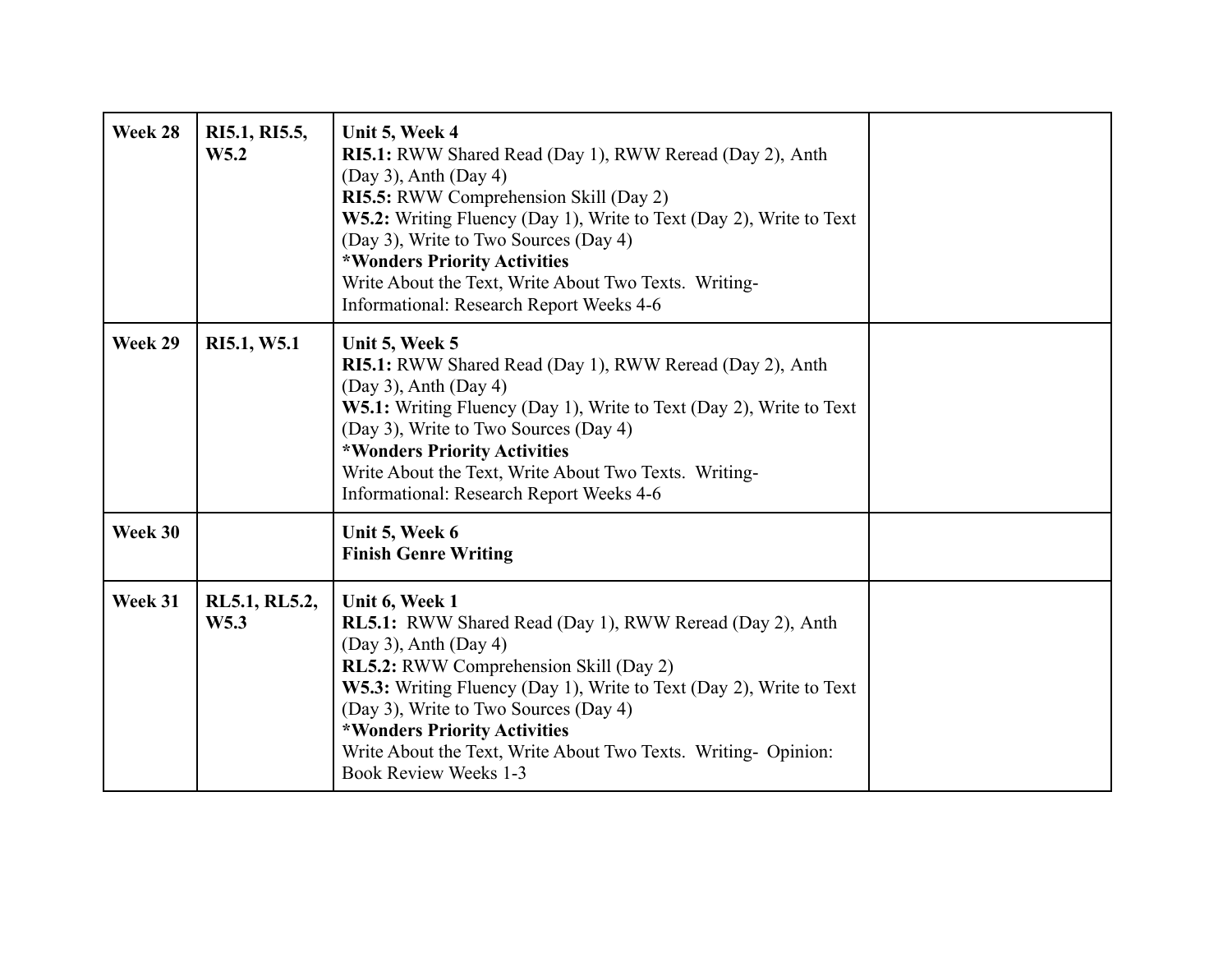| Week 32 | <b>RL5.1, RL5.2</b><br>W5.1 | Unit 6, Week 2<br><b>RL5.1:</b> RWW Shared Read (Day 1), RWW Reread (Day 2), Anth<br>$(Day 3)$ , Anth $(Day 4)$<br><b>RL5.2:</b> RWW Comprehension Skill (Day 2)<br>W5.1: Writing Fluency (Day 1), Write to Text (Day 2), Write to Text<br>(Day 3), Write to Two Sources (Day 4)<br>*Wonders Priority Activities<br>Write About the Text, Write About Two Texts. Writing- Opinion:<br><b>Book Review Weeks 1-3</b>                                                                                                                                                                                                                                                                                                                         |  |
|---------|-----------------------------|--------------------------------------------------------------------------------------------------------------------------------------------------------------------------------------------------------------------------------------------------------------------------------------------------------------------------------------------------------------------------------------------------------------------------------------------------------------------------------------------------------------------------------------------------------------------------------------------------------------------------------------------------------------------------------------------------------------------------------------------|--|
| Week 33 | RI5.1, RI5.5,<br>L5.5, W5.1 | Unit 6, Week 3<br><b>RI5.1:</b> RWW Shared Read (Day 1), RWW Reread (Day 2), Anth<br>$(Day 3)$ , Anth $(Day 4)$<br>RI5.5: RWW Comprehension Skill (Day 2)<br>L5.5: All Activities are found in "Build Vocabulary." Connect to<br>Vocab(Day 1), Academic Vocab (Day 1), Expand Vocab (Day 2),<br>Connotation and Denotation (Day 2), Reinforce the Words (Day 3),<br>Context Clues (Day 3), Connect to Writing (Day 4), Shades of<br>Meaning (Day 4), Word Squares and Morphology (Day 5)<br>W5.1: Writing Fluency (Day 1), Write to Text (Day 2), Write to<br>Text (Day 3), Write to Two Sources (Day 4)<br>*Wonders Priority Activities<br>Write About the Text, Write About Two Texts. Writing- Opinion:<br><b>Book Review Weeks 1-3</b> |  |
| Week 34 | RI5.1, RI5.5,<br>L5.5, W5.1 | Unit 6, Week 4<br>RI5.1: RWW Shared Read (Day 1), RWW Reread (Day 2), Anth<br>$(Day 3)$ , Anth $(Day 4)$<br>RI5.5: RWW Comprehension Skill (Day 2)<br>L5.5: All Activities are found in "Build Vocabulary." Connect to<br>Vocab(Day 1), Academic Vocab (Day 1), Expand Vocab (Day 2),<br>Synonyms and Antonyms (Day 2)<br>W5.1: Writing Fluency (Day 1), Write to Text (Day 2), Write to Text                                                                                                                                                                                                                                                                                                                                              |  |